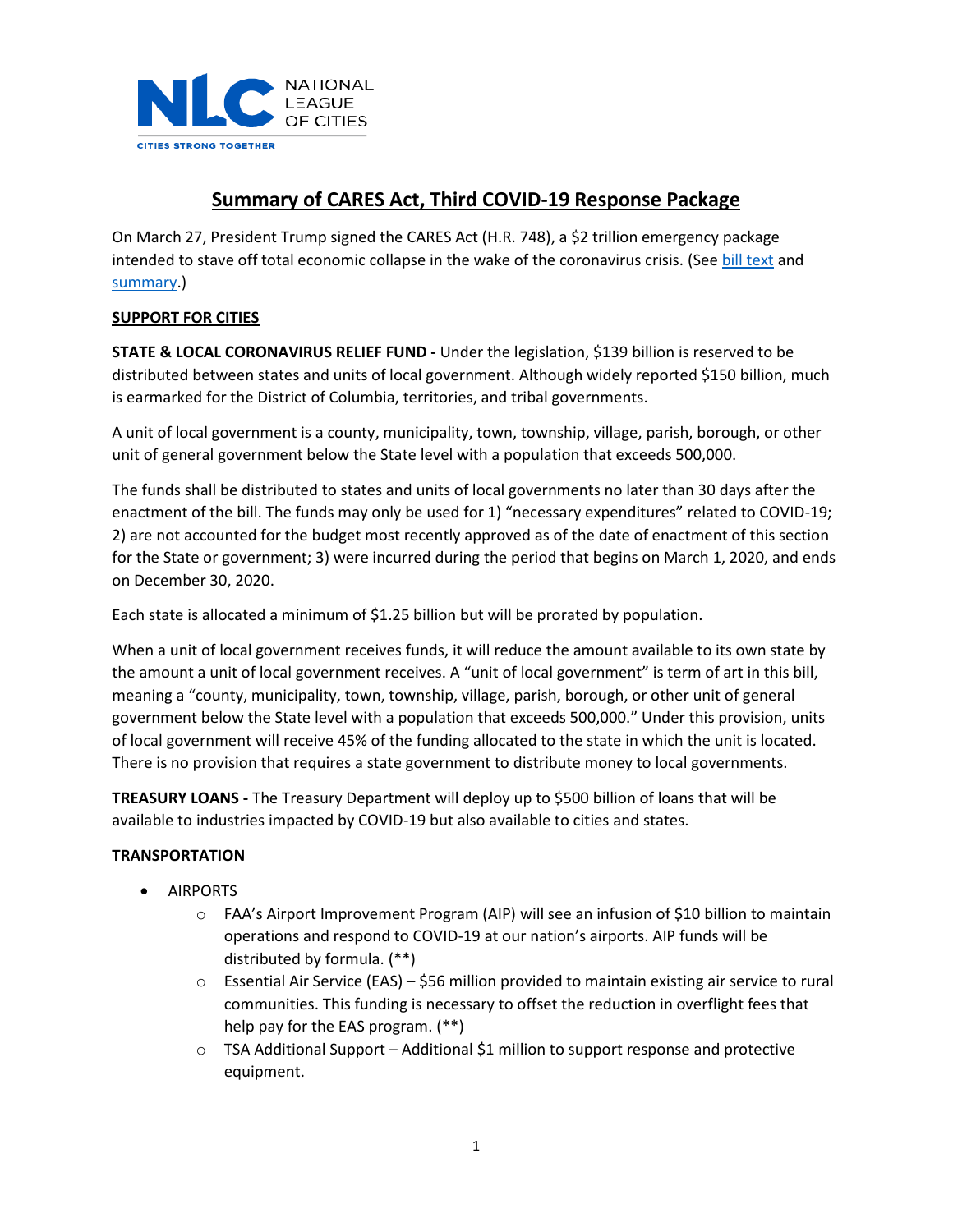- TRANSIT
	- o Federal Transit Administration (FTA) Transit Infrastructure Grants \$25 billion for transit providers, which are primarily led by local governments across the country, for operating and capital expenses. Funding will be distributed proportionally using existing FTA formulas - 5307 Urbanized Area Formula, 5311 Rural Formula, 5337 State of Good Repair Formula and 5340 Growing and High-Density States Formula. FTA is required to release these funds within 7 days of enactment. (\*)
- RAIL
	- o Amtrak Provides \$492 million in grants for the Northeast Corridor and \$526 million in grants for the broader national network to cover revenue losses related to coronavirus. In addition, funding is provided to help states pay for their share of the cost of state supported routes.

### **CONNECTIVITY**

- U.S. Department of Agriculture Provides an additional \$25 million for the existing Distance Learning, Telemedicine, and Broadband Program, plus \$100 million to extend the ReConnect competitive rural broadband grant/loan program through the end of FY2021. (\*\*)
- Department of Veterans Affairs Allows flexibility for VA to contract for short-term broadband services to high-risk and rural veterans for them to access video mental health services.
- Federal Communications Commission Provides \$200 million to the FCC for telehealth pilot program funding, available until expended.
- Institute of Museum and Library Services Provides \$50 million for network access, devices and technical support, available through the end of FY2021. (\*\*)

### **RURAL DEVELOPMENT**

• Rural Development Programs: \$20.5 million for the cost of loans for rural business development programs (\*\*)

### **NUTRITION AND FINANCIAL ASSISTANCE**

- Supplemental Nutrition Assistance Program (SNAP): \$15.5 billion additional SNAP benefits to provide additional access to food for those who need support, available until the end of FY2021.
- Child Nutrition Programs: \$8.8 billion to ensure food access for children outside of school through the end of FY2021.
- Temporary Assistance for Needy Families Program and Related Programs extension through 2021 to Nov. 30, 2020.
- Low Income Home Energy Assistance Program: \$900 million to help lower income households heat and cool their homes through the end of FY2021.

### **HEALTH AND HUMAN SERVICES**

• Community Services Block Grant: \$1 billion to support projects such as addressing employment, education, better use of available income, housing, nutrition, emergency services and/or health through the end of FY2021.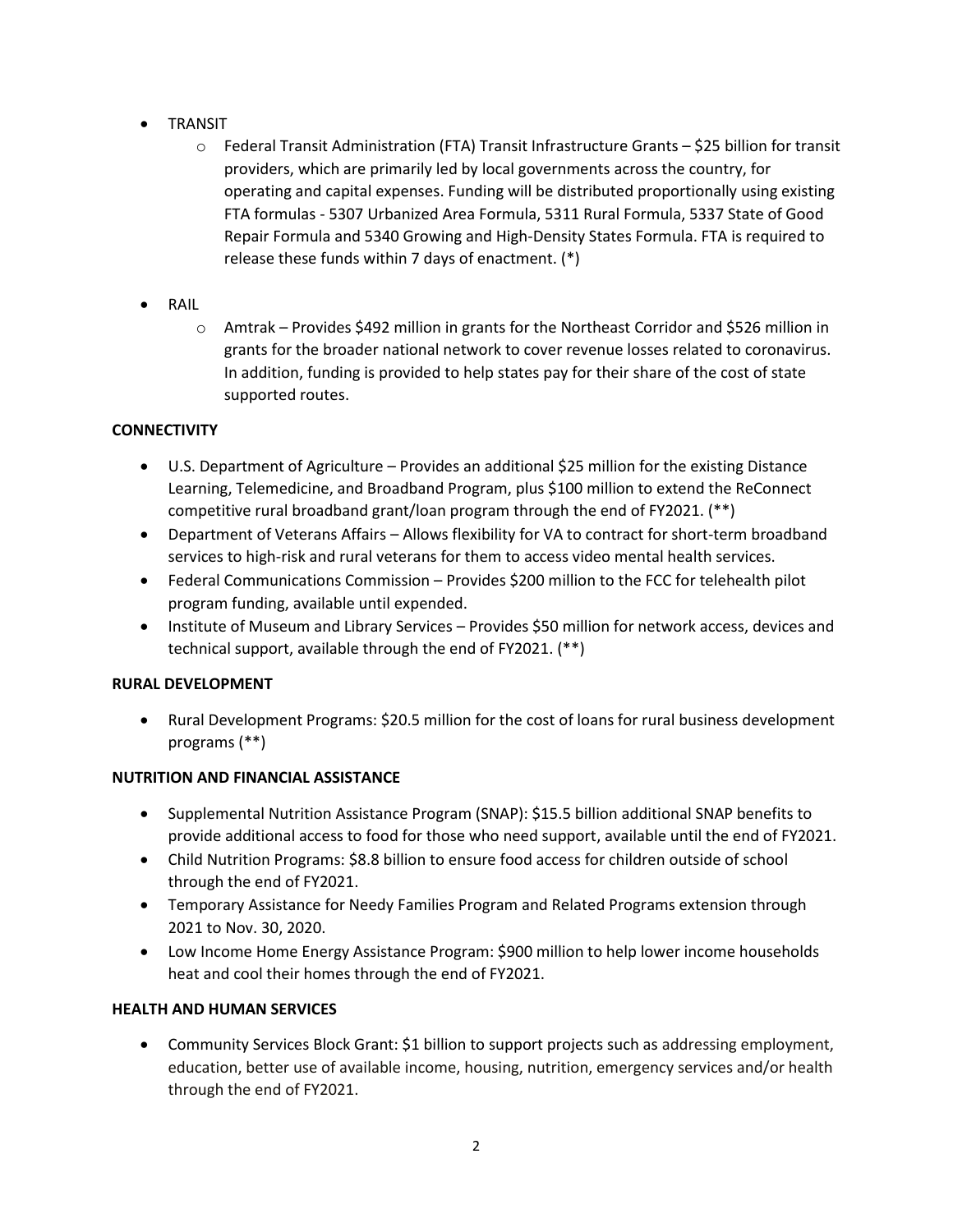- Centers for Disease Control and Prevention: \$4.3 billion to support the coronavirus response, including \$1.5 billion to support states and local areas, tribes and territories for equipment, testing, mitigation and preparedness, available through September 30, 2024. (\*\*)
- Clean extension of the Health Profession Opportunity Grant program until November 30, 2020. This program provides skills training and support for those in the health care sector. NLC supports making this program permanent.

### **EDUCATION AND EARLY CHILDHOOD**

- Education Stabilization Fund: \$30.75 billion for costs incurred by schools including those for planning for long-term closure, additional technology to enable distance learning as well as funds to be directed towards districts impacted the most, to available through the end of FY2021, with applications being accepted 30 days after bill enactment and approved or denied no later than 30 days after receipt. (\*\*)
- Head Start: \$750 million to Head Start programs to meet the needs of children and families, as well as allowing for expansion of summer programs through FY2020 and FY2021.
- Child Care and Development Block Grant: \$3.5 billion for child care subsidies for low-income families with children under age 13, as well as flexibility to pair state and federal funds to improve the quality of child care available to families within existing state and local systems, available through the end of FY2021.

#### **LABOR**

• Workforce training and supportive services: \$360 million to invest in programs that provide training and supportive services for dislocated workers, seniors, migrant farmworkers, and homeless veterans, available through the end of FY2022. This also includes funding for DOL agencies to ensure new Paid Leave and UI benefits are implemented swiftly and effectively.

#### **ENVIRONMENT**

• Superfund program: \$770,000 to prevent, prepare for, and respond to coronavirus, domestically or internationally for necessary expenses for cleaning and disinfecting equipment or facilities of, or for use by, the U.S. Environmental Protection Agency

#### **COMMERCE**

- EDA Economic Adjustment Assistance Program: \$1.5 billion to assist state and local entities with a wide range of technical, planning, and public works and infrastructure assistance in regions experiencing adverse economic changes that may occur suddenly or over time. (\*\*)
- Manufacturing Extension Partnership: \$50 million to assist manufacturers to prevent, prepare for, and respond to coronavirus.

#### **SMALL BUSINESS ADMINISTRATION**

• Economic Injury Disaster Loans: \$562 million to assist small businesses impacted by COVID-19 response measures. The bill makes several loan eligibility adjustments to permit more businesses to qualify.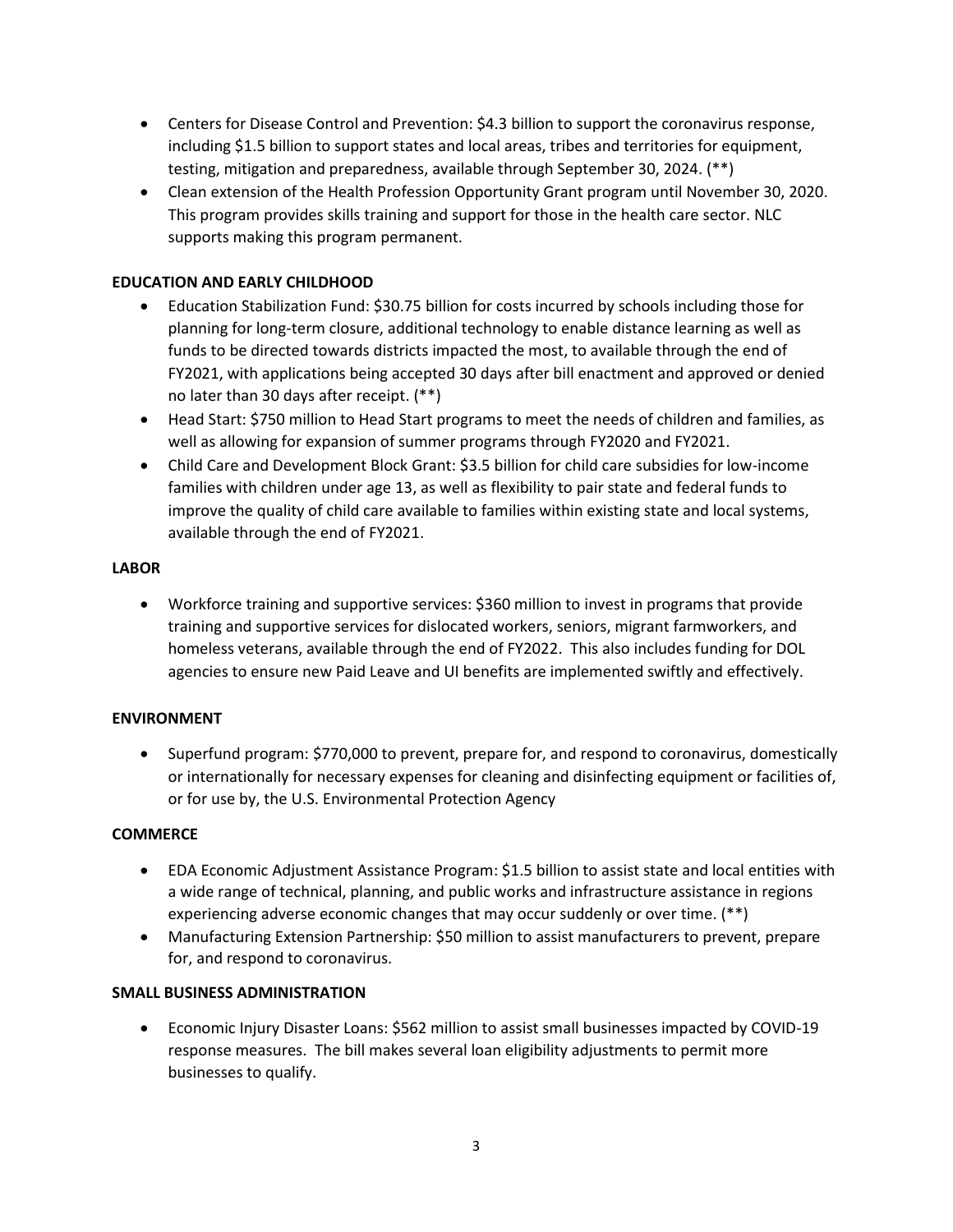### **HOUSING AND COMMUNITY DEVELOPMENT**

- Community Development Block Grants: \$5 billion. Of that amount, \$2 billion direct allocation to states and local governments through the regular program formula within 30 days of enactment; \$1 billion to states within 45 days of enactment; and the remaining \$2 billion will be allocated by HUD to state and local governments based on need. The measure also suspends the 15% services cap so that grantees may spend additional funds on assistance to low-income households. (\*\*)
- Homeless Assistance Grants: \$4 billion. Of that amount, \$2 billion allocation by formula to current grantees within 30 days of enactment; and \$2 billion allocation by HUD to state and local governments based on a formula to be developed by the Secretary and such allocations shall be made within 90 days of enactment. (\*\*)
- Tenant-Based Rental Assistance: \$1.25 billion for rental assistance to low-income individuals.
- Project-Based Rental Assistance: \$1 billion for assistance to owners or sponsors of properties receiving federal subsidies to house low-income individuals.
- Public Housing Operating Fund: \$685 million to provide housing stability for public housing residents with reduced income as a result of COVID-19. (Funding goes directly to Public Housing Agencies rather than municipal governments)
- Housing for the Elderly: \$50 million
- Housing for Persons with Disabilities: \$15 million

## **LAW ENFORCEMENT, PUBLIC SAFETY & CRIMINAL JUSTICE**

- Resources for Federal, State and Local Law Enforcement: \$850 million for the Byrne-Justice Assistance Grant Program (Byrne-JAG). The funding can be used to purchase personal protective equipment and other needs to help law enforcement with responding to the COVID-19 pandemic. The awards will not be subject to restrictions or special conditions imposed on awards under FY 2018 Byrne-JAG grants, that forbid interference with Federal law enforcement. (\*)
- Federal Bureau of Prisons: \$100 million.
- Federal Law Enforcement: \$55 million for the Federal Bureau of Investigation, Drug Enforcement Administration, U.S. Marshals Service, and U.S. Attorneys.
- Federal Judiciary: \$7.5 million for three accounts in the Judicial Branch including the Supreme Court and U.S. District Courts.
- Family Violence Prevention Services: \$45 million to support families during this uncertain time, and to prevent and respond to family and domestic violence, including offering shelter and supportive services to those who need it. (\*\*)
- Support for Legal Services: \$50 million is provided for the Legal Services Corporation (LSC) to meet civil legal aid needs for low-income Americans. This funding can help LSC clients facing job losses, eviction, domestic violence and consumer scams resulting from the coronavirus crisis. (\*\*)

### **PERSONAL PROTECTIVE EQUIPMENT**

• Defense Production Act: \$1 billion to allow the Department of Defense to invest in manufacturing capabilities that are key to increasing the production rate of personal protective